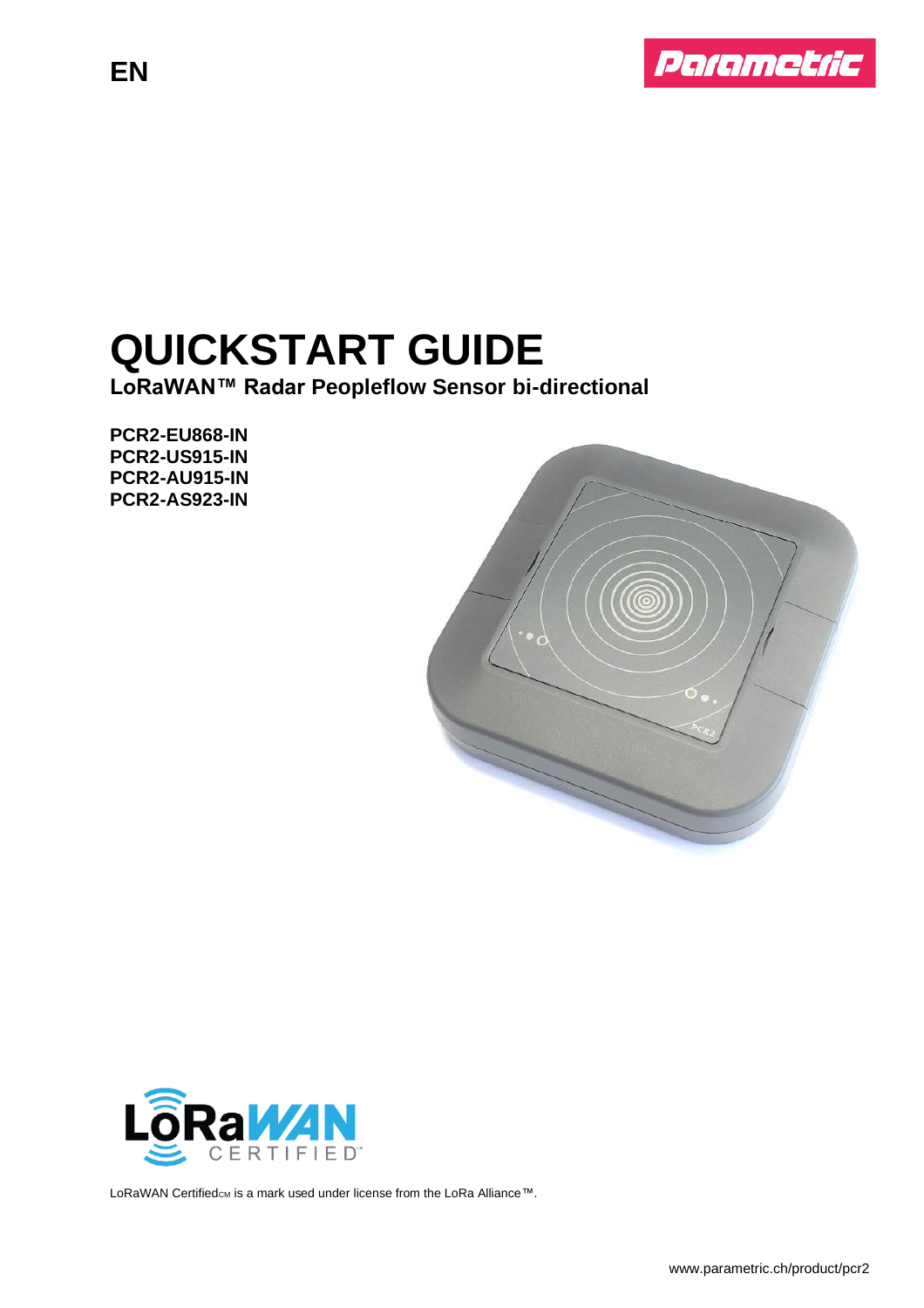# **PREPARING THE DEVICE**

# **1 Opening the Enclosure**



Remove the four screws from the casing to gain access to the device.



# **2 Connecting the Programming Cable**

Connect the sensor to your Computer using a USB Cable.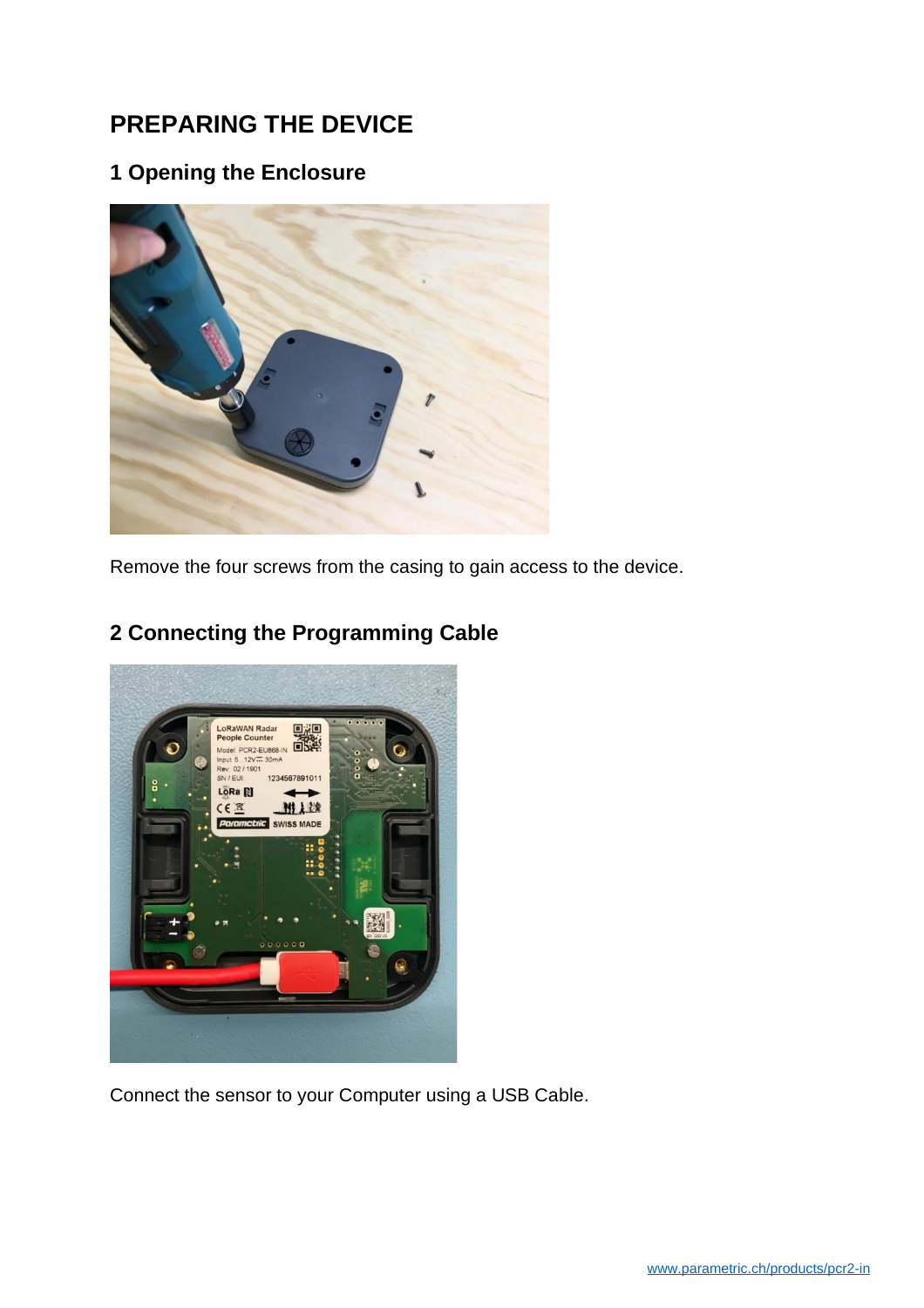# **3 Install PCR Setup Tool**



Download the free PCR Setup Tool by opening the following URL: [https://www.parametric.ch/kb/pcr-setup-tool](https://www.parametric.ch/kb/pcr-setup-tool/)

Follow the instructions of the installer. Ignore all security warnings.

Note: This is a .Net Application. You may need to install additional software from Microsoft.

# **4 Set LoRaWAN Keys**

| <b>PCR2-EU868-IN</b> |                                        |           | 81 21 Search                              |                                  |
|----------------------|----------------------------------------|-----------|-------------------------------------------|----------------------------------|
|                      |                                        |           | <b>4</b> Application Settings             |                                  |
|                      |                                        |           | Operation Mode                            | Timespan                         |
|                      |                                        |           | Payload Type                              | Default                          |
|                      |                                        |           | Uplink Interval [min]                     | 10                               |
|                      |                                        |           | Trigger Hold Off [s]                      | 30                               |
|                      |                                        |           | Radar Sensitivity [%]<br>LoRaWAN Settings | 80                               |
|                      |                                        |           | DevEUI                                    | 373733316137840B                 |
|                      | $\bullet$                              |           |                                           |                                  |
|                      |                                        |           | AppEUI                                    | 3737333161378408                 |
|                      |                                        |           | AppKey                                    | 373733316137840B373733316137840B |
|                      |                                        | $\bullet$ | Channels<br>Confirmed Uplinks             | All<br>$\blacktriangledown$      |
|                      | $\pmb{\mathsf{o}}$                     |           | LinkCheck Interval                        | 1440                             |
|                      | Model:<br><b>PCR2-EU868-IN</b>         |           |                                           |                                  |
|                      |                                        |           |                                           |                                  |
|                      |                                        |           |                                           |                                  |
|                      | Serial:<br>373733316137840B            |           |                                           |                                  |
|                      | 1,5,0<br>Firmware:                     |           |                                           |                                  |
|                      | 16.07.2019<br>Shipped:                 |           |                                           |                                  |
|                      | Shipped To:<br>Test                    |           |                                           |                                  |
|                      | 15.07.2021<br>Warranty ends:           |           |                                           |                                  |
|                      | Operation Hours: 0                     |           |                                           |                                  |
|                      | 24.2<br>Temperature:                   |           |                                           |                                  |
|                      |                                        |           |                                           |                                  |
|                      | LoRaWAN Status: active                 |           |                                           |                                  |
|                      | <b>Uplink Count:</b><br>$\overline{1}$ |           |                                           |                                  |

Start the PCR Setup Tool and click on the "Find"-Button. The Tool is scanning all COMports to find a connected PCR device.

You can then set LoRaWAN AppEUI and AppKeyin the settings panel (2). **Note: DevEUI is similar to the Serial Number but can be changed by the user.**

Press "Save" to store changed settings in the device.

In the tool you can also find additional information (1) like warranty, firmware version and status information.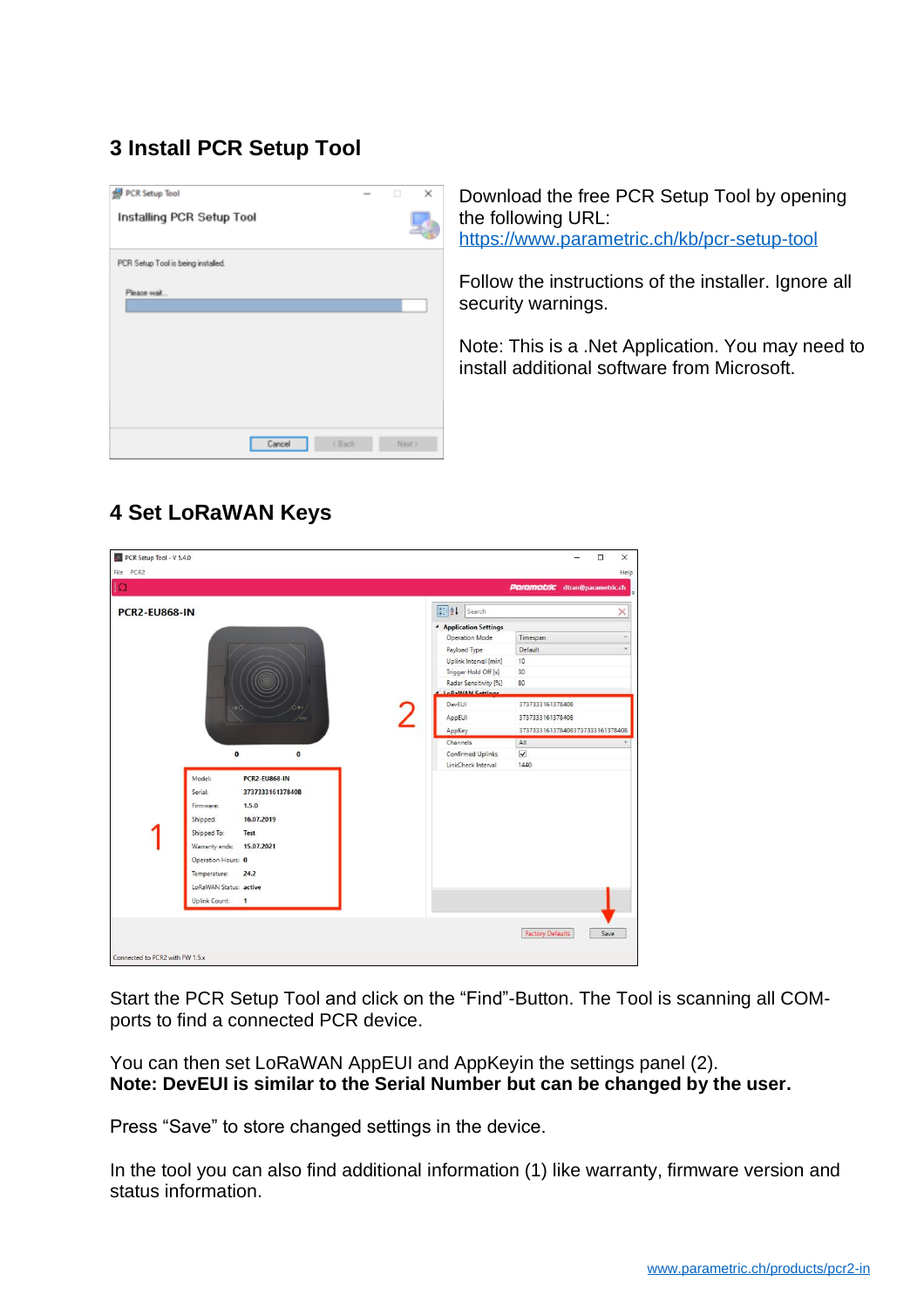# **6 Overview of Application Settings**

PCR2 can run in one of 3 operation modes.

- **Timespan : Count people and send counter values after the Interval**
- **NotZero : Count poeple and send if counter values are >0**
- **Trigger : Movement detection mode**

| <b>Application Settings</b> |          |            |  |  |
|-----------------------------|----------|------------|--|--|
| <b>Operation Mode</b>       | Timespan | $\ddot{}$  |  |  |
| Payload Type                | Default  | $\check{}$ |  |  |
| Uplink Interval [min]       | 10       |            |  |  |
| Trigger Hold Off [s]        | 30       |            |  |  |
| Radar Sensitivity [%]       | 80       |            |  |  |

#### **Operation Mode**

Timespan - count objects and send sum after interval. NotZero - Same as Timespan but does not send if counters are 0 (zero) Trigger - Send on every detection. Use Hold Off Time to prevent sending on every event

**Payload Type** Choose between Parametric and Cayenne LPP compatible payload formats

### **Trigger Hold Off [s]**

Time to re-arm trigger  $0...600s$  (0 = no supression

#### **Radar Sensitivity [%]**

You can set the radar module from 10% (fairly sensitive) to 100% (very sensitive)

# **7 Change Uplink Interval**

| <sup>4</sup> Application Settings |                                      |  |  |  |
|-----------------------------------|--------------------------------------|--|--|--|
| <b>Operation Mode</b>             | $\overline{\phantom{a}}$<br>Timespan |  |  |  |
| Payload Type                      | $\checkmark$<br>Default              |  |  |  |
| Uplink Interval [min]             | 10                                   |  |  |  |
| Trigger Hold Off [s]              | 30                                   |  |  |  |
| Radar Sensitivity [%]             | 80                                   |  |  |  |



# **8 Over-the-air configuration**

Most of the settings can be changed by sending a LoRaWAN downlink to port 190.

Find more information on this in our Knowledge Base:<https://parametric.ch/kb>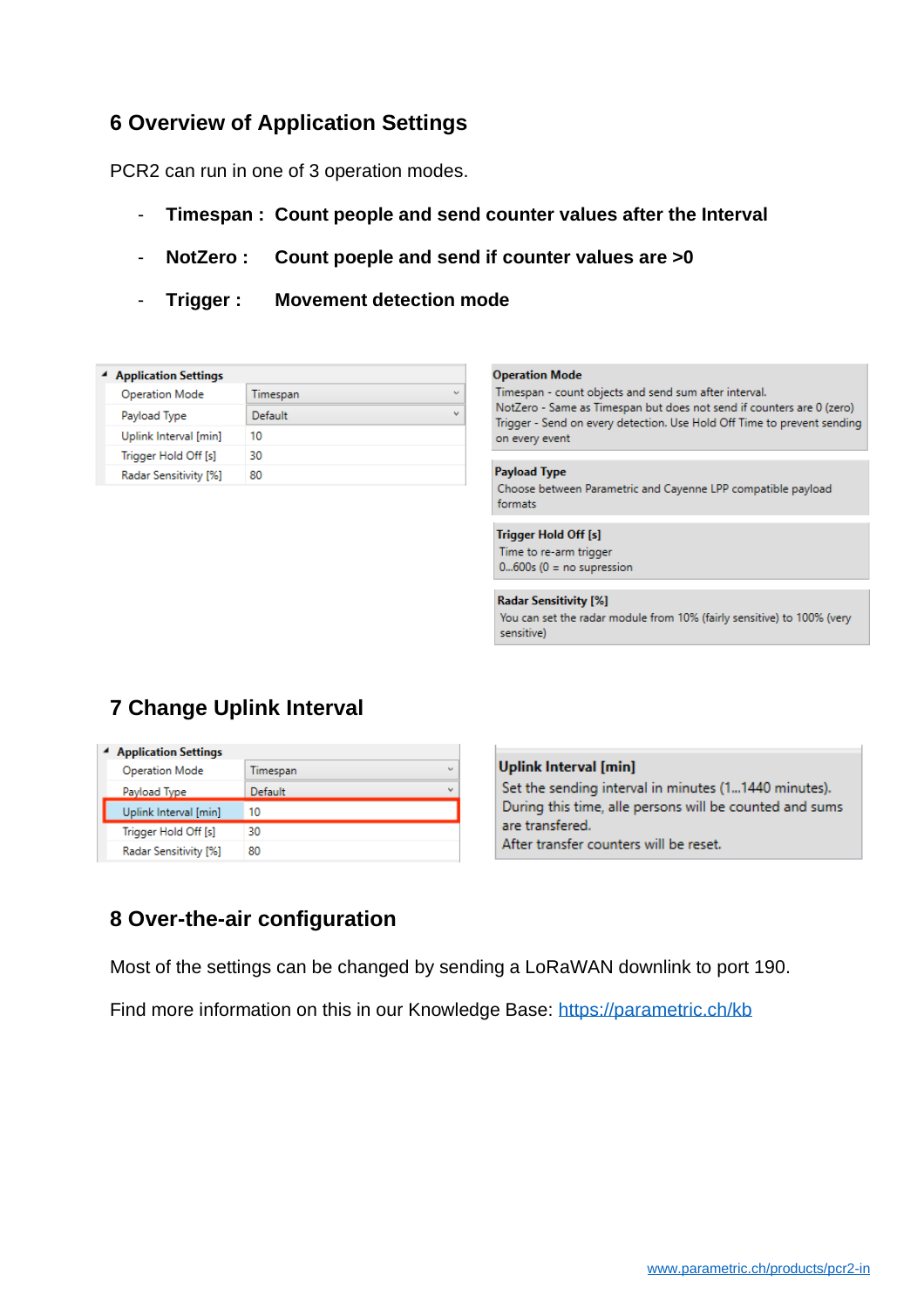# **INSTALLING THE DEVICE**

# **1 Field of view and optimal placement**

PCR2 are 1D sensors measuring Peopleflow walking along a virtual line. The device can be mounted on walls, door frames or over-head.



### **Wall mounting (recommended)**

Installation height: 1.2…1.4m (4…5 feet) above floor Installation direction: Device surface parallel to peopleflow

Detection range: 6…10m depending on object size

Separation angle: 40° (Distance between persons)

- Avoid:  **Side-by-side walking** 
	- **Groups**
	- Too close to each other

See also Limits of PCR2 in our Knowledgebase: <https://www.parametric.ch/kb/pcr2-limits/>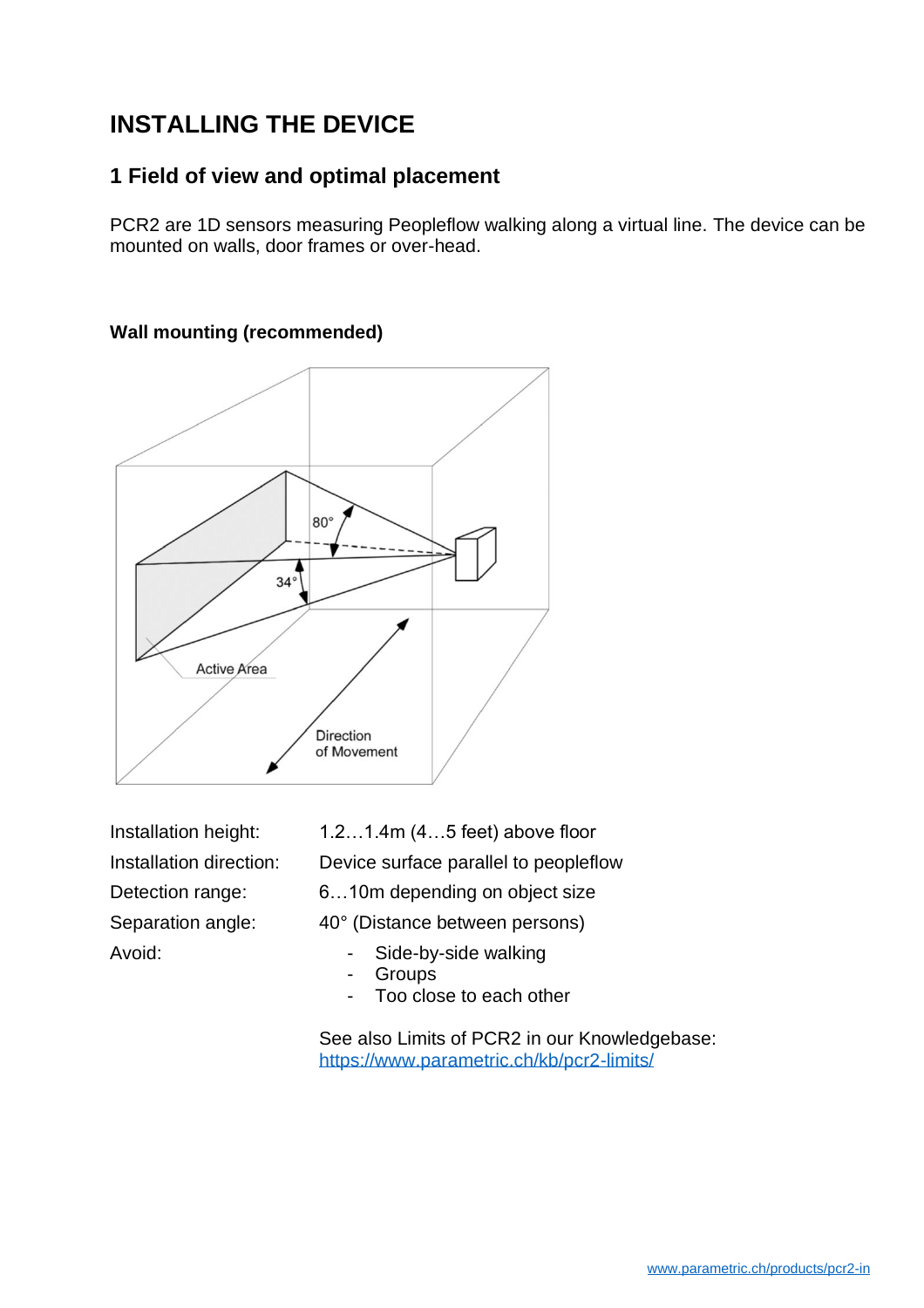### **Ceiling mounting**



Direction of Movement

Installation height: 0.5…4m above peoples heads

Installation direction: Heading down, LEDs in line with direction of movement

Separation angle: 40° (Distance between persons)

- Avoid:  **Side-by-side walking** 
	- **Groups**
	- Too close to each other
	- Too wide entries (detection angle is 34°)

See also Limits of PCR2 in our Knowledgebase: <https://www.parametric.ch/kb/pcr2-limits/>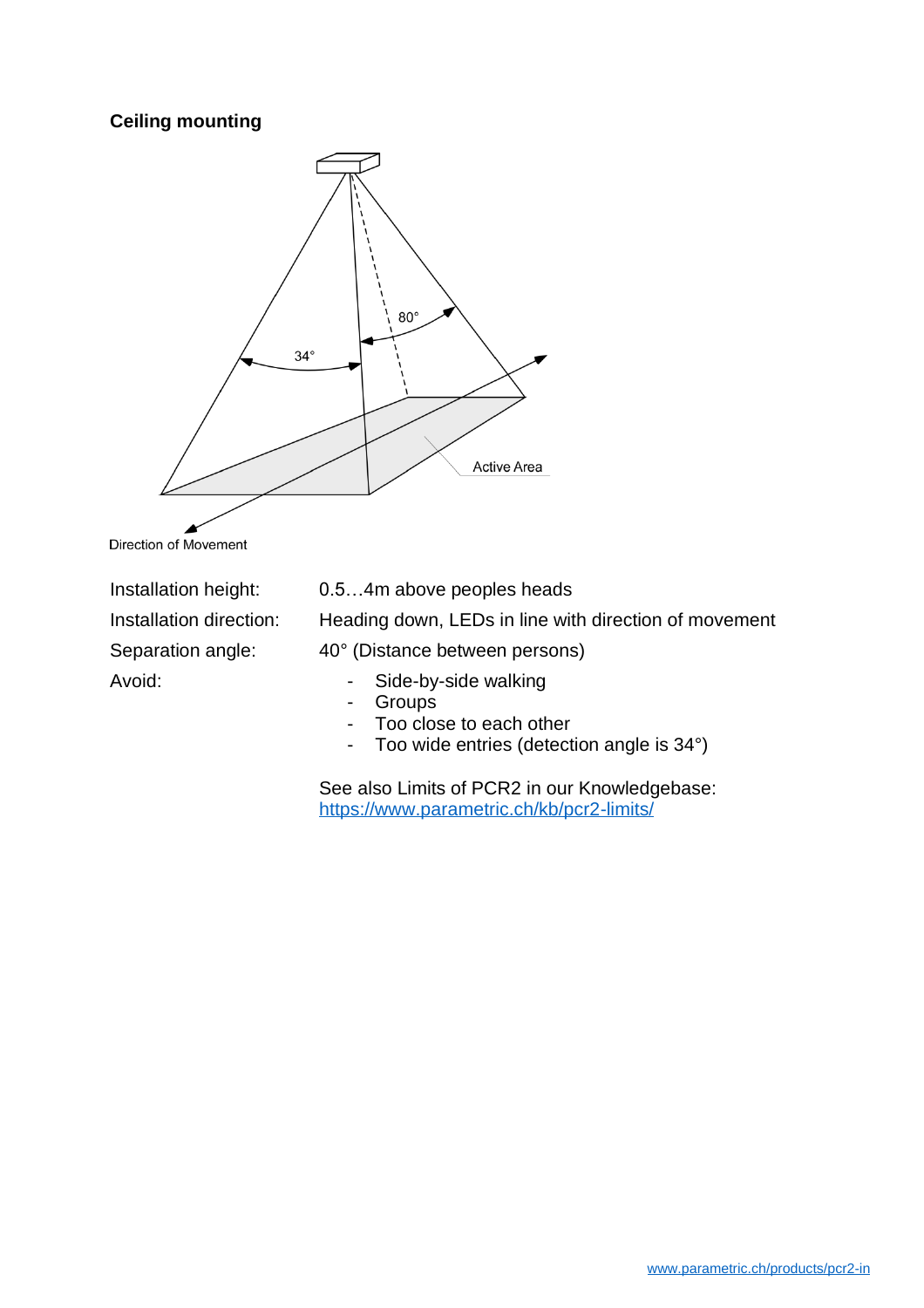# **2 Electrical Installation**

The device can by powered by using the USB socket or the DC terminals. Open the enclosure end connect your cable. The cable can be routed through the cable membrane on the backside of the enclosure.

### **USB powered**

Use USB Power Supply with Micro-USB-B plug connected to CONFIG socket.



### **DC powered**

Use a 5…12V DC power supply and connect to the micro push-in terminals.



- Use 22AWG ... 18AWG ( $0.2 0.75$ mm $z$ ) stranded wires
- carefully push the lever with a screwdriver or ballpen
- ferrules are not required with these terminals
- check polarization